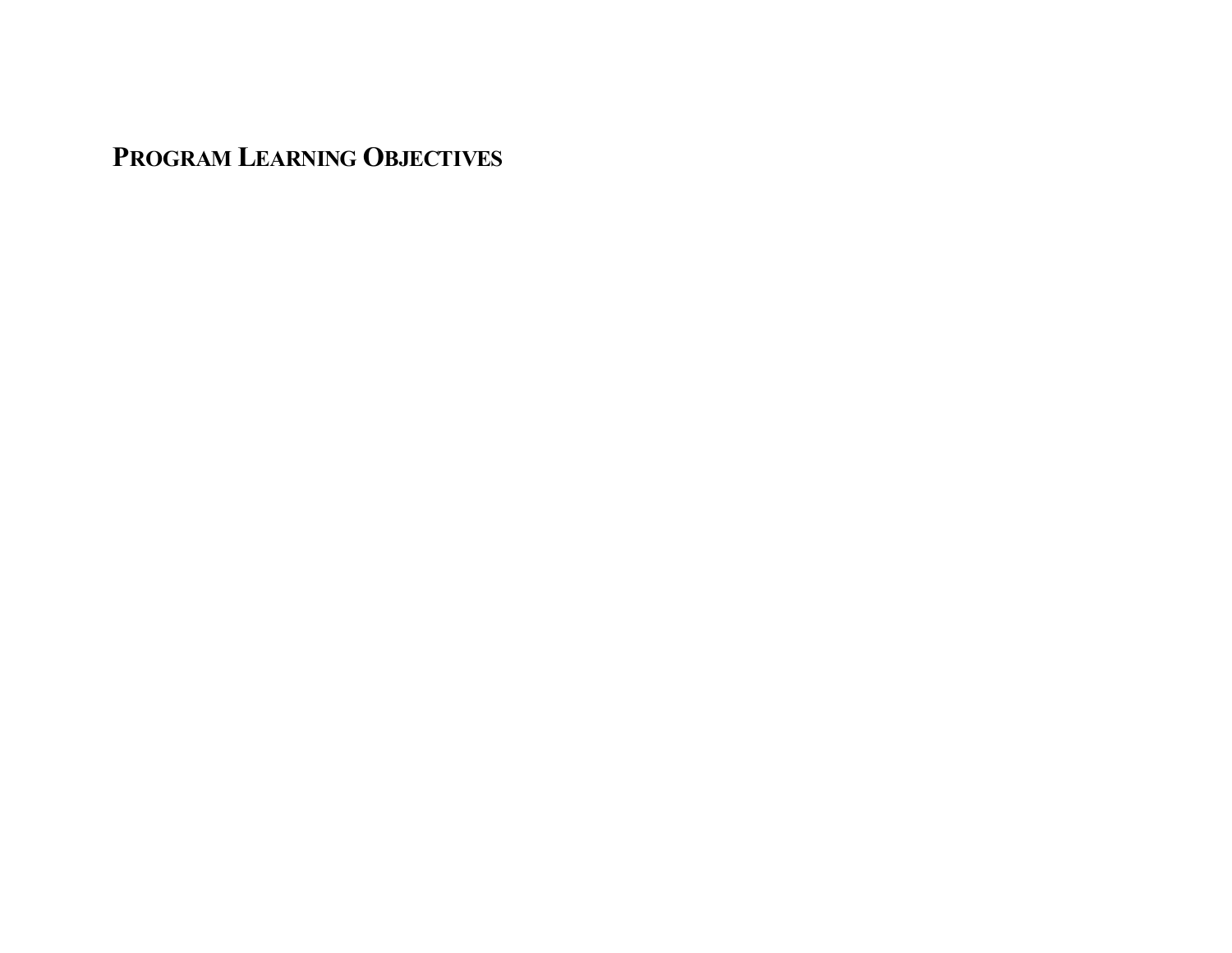|                                                                                                                               | <b>PHILOSOPHY</b>                                                                                                                                                                                                                                   | <b>MAJOR</b>                                           |                                                                                                                                                                             |
|-------------------------------------------------------------------------------------------------------------------------------|-----------------------------------------------------------------------------------------------------------------------------------------------------------------------------------------------------------------------------------------------------|--------------------------------------------------------|-----------------------------------------------------------------------------------------------------------------------------------------------------------------------------|
| <b>GOALS</b>                                                                                                                  | <b>OUTCOMES</b>                                                                                                                                                                                                                                     | <b>MEASUREMENTS</b>                                    | <b>REQUIRED COURSES</b>                                                                                                                                                     |
| 1. Knowledge of the main<br>problems and positions in at<br>least three periods in the history<br>of philosophy               | a. Describe philosophical<br>problems or positions in a<br>historical period<br>Explain the meaning of<br>$b_{-}$<br>philosophical concepts in a<br>historical period<br>Compare or evaluate<br>$\mathbf{c}$ .<br>different philosophical positions | Discussions<br>Presentations<br>Papers<br><b>Exams</b> | Three of the following:<br>PHIL 241(Ancient period)<br>PHIL 242 (Modern period)<br>PHIL 243 $(19th-century)$<br>PHIL 244 (Contemporary period)<br>PHIL 245 (Existentialism) |
| 2. Knowledge of the basic<br>theory and standard methods of<br>analysis and evaluation in<br>(mathematical or informal) logic | in a historical period<br>a. Identify different types of<br>claims, issues, and/or arguments<br>and their components<br>b. Evaluate arguments and                                                                                                   | In-class exercises<br>Exams                            | One of the following:<br>PHIL 122 (Critical Thinking)<br>PHIL 123 (Symbolic Logic)                                                                                          |
|                                                                                                                               | identify mistakes in reasoning<br>c. Prove the validity or<br>invalidity of arguments                                                                                                                                                               |                                                        |                                                                                                                                                                             |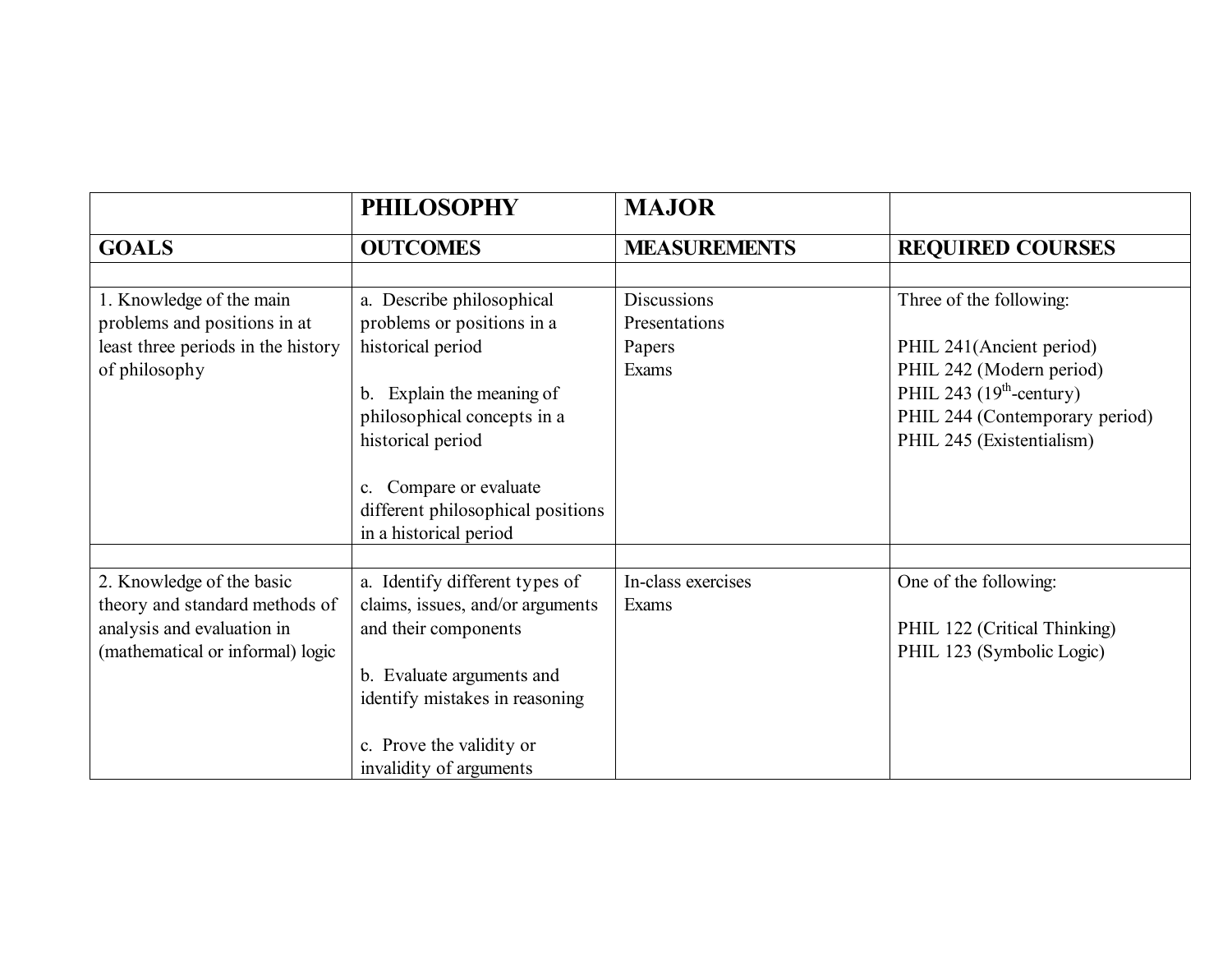|                                                                                             | <b>PHILOSOPHY</b>                                                                                                                                                                                                                                         | <b>MAJOR</b>                                           |                                                                                                                                                                       |
|---------------------------------------------------------------------------------------------|-----------------------------------------------------------------------------------------------------------------------------------------------------------------------------------------------------------------------------------------------------------|--------------------------------------------------------|-----------------------------------------------------------------------------------------------------------------------------------------------------------------------|
| <b>GOALS</b>                                                                                | <b>OUTCOMES</b>                                                                                                                                                                                                                                           | <b>MEASUREMENTS</b>                                    | <b>REQUIRED COURSES</b>                                                                                                                                               |
| 3. Knowledge of a variety of<br>ethical theories                                            | a. Describe an ethical theory<br>and its rationale<br>b. Explain the meaning of key<br>ethical issues, concepts or<br>principles<br>c. Compare or evaluate different<br>ethical theories                                                                  | <b>Discussions</b><br>Presentations<br>Papers<br>Exams | PHIL 130 (Ethics)                                                                                                                                                     |
| 4. In-depth understanding of<br>particular philosophical<br>problems, domains, or positions | a. Explain and analyze a<br>problem, domain, or position<br>from a particular perspective<br>b. Examine critically a<br>philosophical position, domain,<br>or problem<br>c. Develop a philosophical<br>position or response to a<br>philosophical problem | <b>Discussions</b><br>Presentations<br>Papers<br>Exams | At least two intermediate-level<br>courses; and<br>Phil 390 (Seminar)<br>Option of additional independent<br>learning courses, including other<br>Philosophy Seminars |